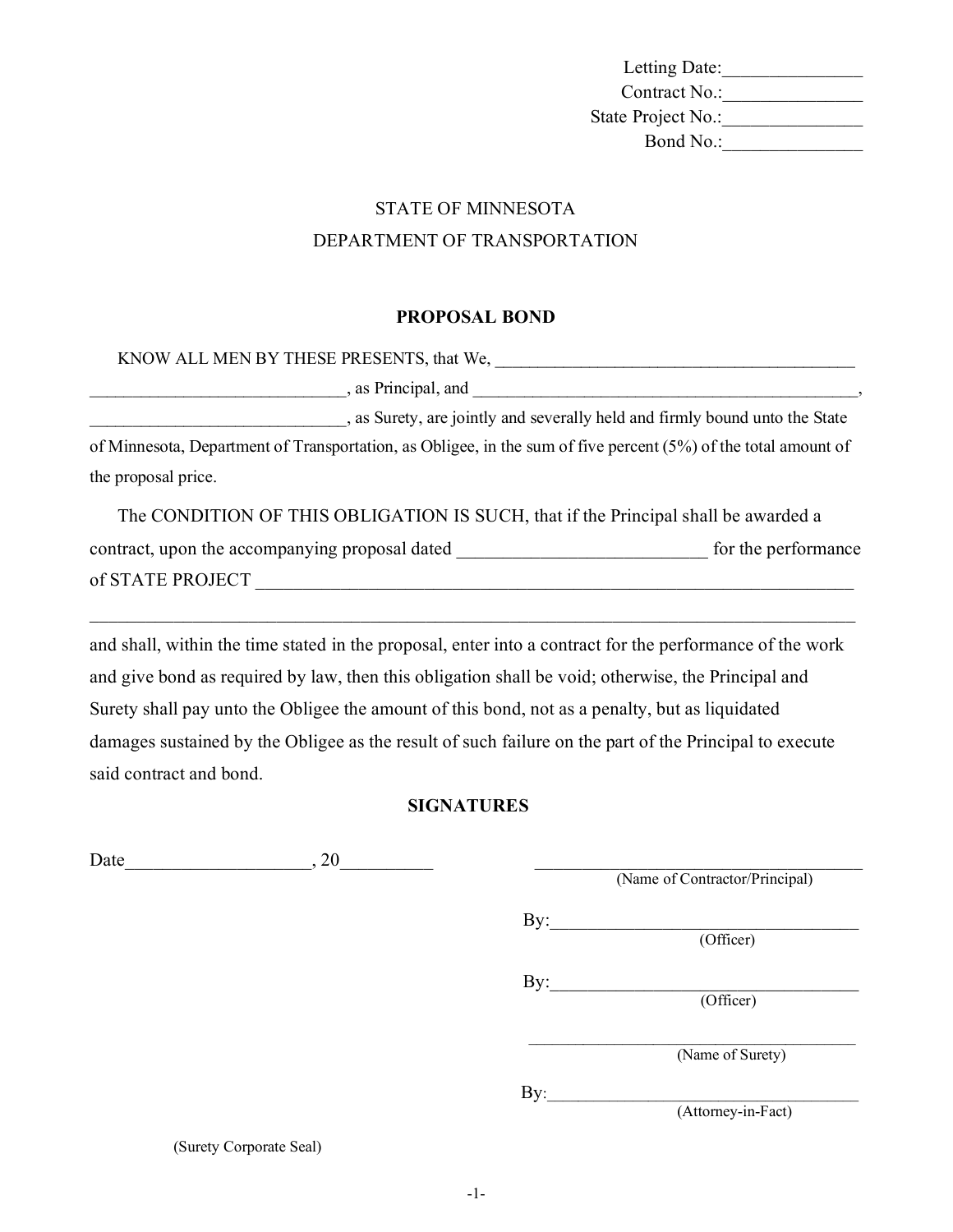## **ACKNOWLEDGEMENT IN A REPRESENTATIVE CAPACITY (Corporation, LLC, Partnership or Other Entity)**

|                                                                                                                                                                                                                                                                                                                                                                    |                                                  | $by$ (name)                                                                                   |
|--------------------------------------------------------------------------------------------------------------------------------------------------------------------------------------------------------------------------------------------------------------------------------------------------------------------------------------------------------------------|--------------------------------------------------|-----------------------------------------------------------------------------------------------|
|                                                                                                                                                                                                                                                                                                                                                                    |                                                  | $\frac{1}{2}$ and $\frac{1}{2}$ and $\frac{1}{2}$ and $\frac{1}{2}$ and $\frac{1}{2}$ (title) |
|                                                                                                                                                                                                                                                                                                                                                                    |                                                  |                                                                                               |
|                                                                                                                                                                                                                                                                                                                                                                    |                                                  |                                                                                               |
|                                                                                                                                                                                                                                                                                                                                                                    |                                                  |                                                                                               |
|                                                                                                                                                                                                                                                                                                                                                                    |                                                  |                                                                                               |
|                                                                                                                                                                                                                                                                                                                                                                    | Title: Notary                                    |                                                                                               |
|                                                                                                                                                                                                                                                                                                                                                                    |                                                  |                                                                                               |
| (Notary Stamp/Seal)                                                                                                                                                                                                                                                                                                                                                | <b>ACKNOWLEDGEMENT IN AN INDIVIDUAL CAPACITY</b> |                                                                                               |
|                                                                                                                                                                                                                                                                                                                                                                    |                                                  |                                                                                               |
| COUNTY OF                                                                                                                                                                                                                                                                                                                                                          |                                                  |                                                                                               |
| This instrument was acknowledged before me on                                                                                                                                                                                                                                                                                                                      |                                                  |                                                                                               |
|                                                                                                                                                                                                                                                                                                                                                                    | $\overline{(date)}$                              | (name)                                                                                        |
| $\begin{picture}(150,10) \put(0,0){\vector(1,0){100}} \put(15,0){\vector(1,0){100}} \put(15,0){\vector(1,0){100}} \put(15,0){\vector(1,0){100}} \put(15,0){\vector(1,0){100}} \put(15,0){\vector(1,0){100}} \put(15,0){\vector(1,0){100}} \put(15,0){\vector(1,0){100}} \put(15,0){\vector(1,0){100}} \put(15,0){\vector(1,0){100}} \put(15,0){\vector(1,0){100}}$ |                                                  |                                                                                               |
|                                                                                                                                                                                                                                                                                                                                                                    |                                                  |                                                                                               |
|                                                                                                                                                                                                                                                                                                                                                                    | Title: Notary                                    |                                                                                               |
|                                                                                                                                                                                                                                                                                                                                                                    |                                                  |                                                                                               |
| (Notary Stamp/Seal)                                                                                                                                                                                                                                                                                                                                                |                                                  |                                                                                               |